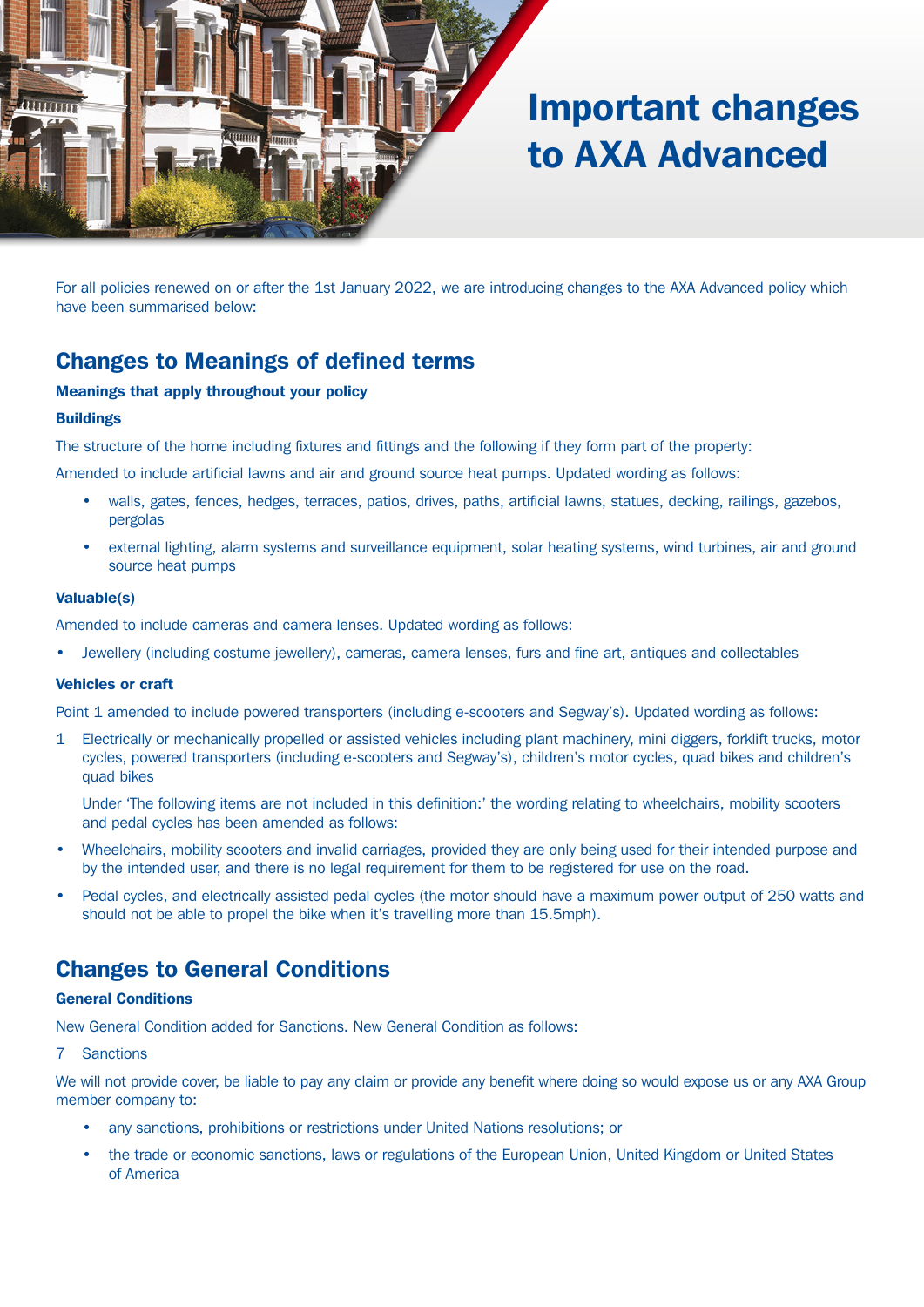# Changes to General Exclusions

#### General exclusions – We will not pay for

New General Exclusion added for Virtual currencies. New General Exclusion as follows:

11 Virtual currencies

Any loss or damage to any virtual currencies including but not limited to crypto currency, including fluctuations in value.

### Changes to Claims Conditions

#### What you must do when making your claim

New conditions added to 'What you must do after making your claim' as follows:

- If we ask you must allow us, an approved supplier or a loss adjuster access to inspect the damage to your buildings or contents
- To help prove your claim we may require you to provide documentation as detailed in 'proof of your claim and its value' below

New Claims condition added for 'Proof of your claim and its value'. New Claims condition as follows:

#### Proof of your claim and its value

It is your responsibility to prove any claim. To help prove your claim we may require you to provide original purchase receipts, invoices, bank or credit card statements, instruction booklets, photographs, proof of authenticity, utility bills, pre-purchase surveys, plans and deeds of your property or other documents we may reasonably require.

#### What we are entitled to do

New conditions added to 'What we are entitled to do' as follows:

We are entitled to retain the right to communicate directly with you regarding your claim, even in situations where you have appointed a professional representative, such as a loss assessor or claims management company, to act on your behalf.

We are entitled to assess your claim based on our, an approved supplier's or loss adjuster's view and interpretation, even in situations where you have appointed a professional representative, such as a loss assessor or claims management company, to act on your behalf.

### Changes to Contents Worldwide Cover

Your schedule will show if you have chosen this section.

#### What is the most we will pay?

Additional clarification to how limits are applied, rewording of paragraph and layout. New wording as follows:

These are the standard limits. They are included within the contents sum insured and are not in addition to it. If you have increased any of them the new limits will be shown in your schedule.

#### Changes to Cause 1 – Loss and accidental damage

What is not covered amended to include 'urinating' and to state by 'domestic animals' as follows:

2 d Loss or damage by chewing, scratching, tearing, fouling or urinating by domestic animals

#### Changes to Cover 4 – Alternative accommodation and Loss of rent

What is covered amended to state 'domestic animals' as follows:

2 the reasonable cost of alternative accommodation for you, your family and your domestic animals

Additional paragraph added. New wording as follows:

When you require alternative accommodation, we will always discuss this with you.

To determine what we mean by the 'reasonable cost of alternative accommodation' there are numerous factors we consider, including:

- the circumstances of your claim
- the needs of you, your family and domestic animals
- how long you might need the accommodation for
- what type of accommodation is available and where it is located

### Cover 15 – Documents

What is not covered now includes the following additional exclusion:

4 Securities or share certificates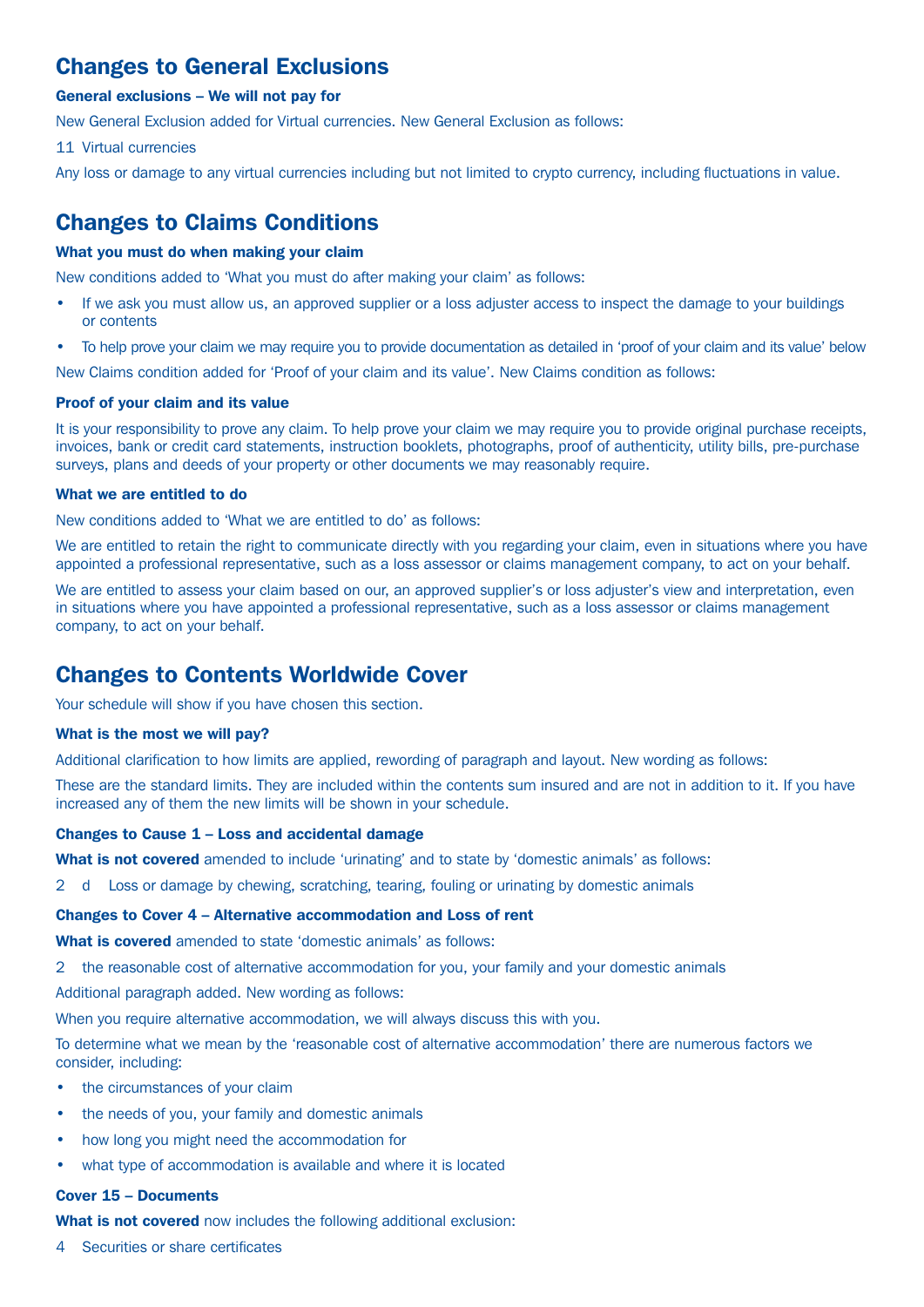#### Cover 21 – Occupiers and public liability

What is not covered now includes the following additional exclusion:

Legal liability to pay compensation or costs arising from:

6 owning, possessing or using any species of horse including ponies, donkeys and mules

### Changes to Buildings cover

#### Changes to Cause 1 – Loss or accidental damage

#### What is not covered

Exclusion relating to drives, patios, decking, terraces and paths has been removed

Exclusion relating to boundary and garden walls has been amended to include 'artificial lawns' as follows:

**b** to boundary and garden walls, gates, hedges and fences, paths and drives, artificial lawns, patios, decking, terraces, tennis hard courts and swimming pools by subsidence heave or landslip unless the **home** has been damaged at the same time by the same cause

#### What is not covered

Exclusion g amended to include 'urinating' by insects or vermin as follows:

i. by infestation, chewing, scratching, tearing, fouling or urinating by insects or vermin

Exclusion g amended to include 'urinating' and to state by 'domestic animals' as follows:

ii. caused by chewing, scratching, tearing, fouling or urinating by domestic animals

#### Changes to Cover 2 – Alternative accommodation

What is covered amended to state 'domestic animals' as follows:

1 the reasonable cost of alternative accommodation for you and your **family** and your domestic animals and horses

Additional paragraph added. New wording as follows:

When you require alternative accommodation, we will always discuss this with you.

To determine what we mean by the 'reasonable cost of alternative accommodation' there are numerous factors we consider, including:

- the circumstances of your claim
- the needs of you, your family and domestic animals
- how long you might need the accommodation for
- what type of accommodation is available and where it is located

#### The following new cover has been included as follows:

#### Cover 3 – Emergency evacuation alternative accommodation

#### What is covered

While your home cannot be lived in because you are advised not to by a statutory and/or local authority:

- following damage to a neighbouring property: or
- because of a risk to your health and safety from possible loss or damage to your home

We will pay up to £2,500 for any one claim for

- 1 the reasonable cost of alternative accommodation for you and your family and your domestic animals
- 2 rent which you would have received if you had been renting out part of the home.

#### What is not covered

The amount of the excess shown in your schedule

#### Changes to Cover 11 – Property owners' liability

What is not covered now includes the following additional exclusion:

Your legal liability to pay compensation arising directly or indirectly from:

6 the transmission of any contagious disease or virus